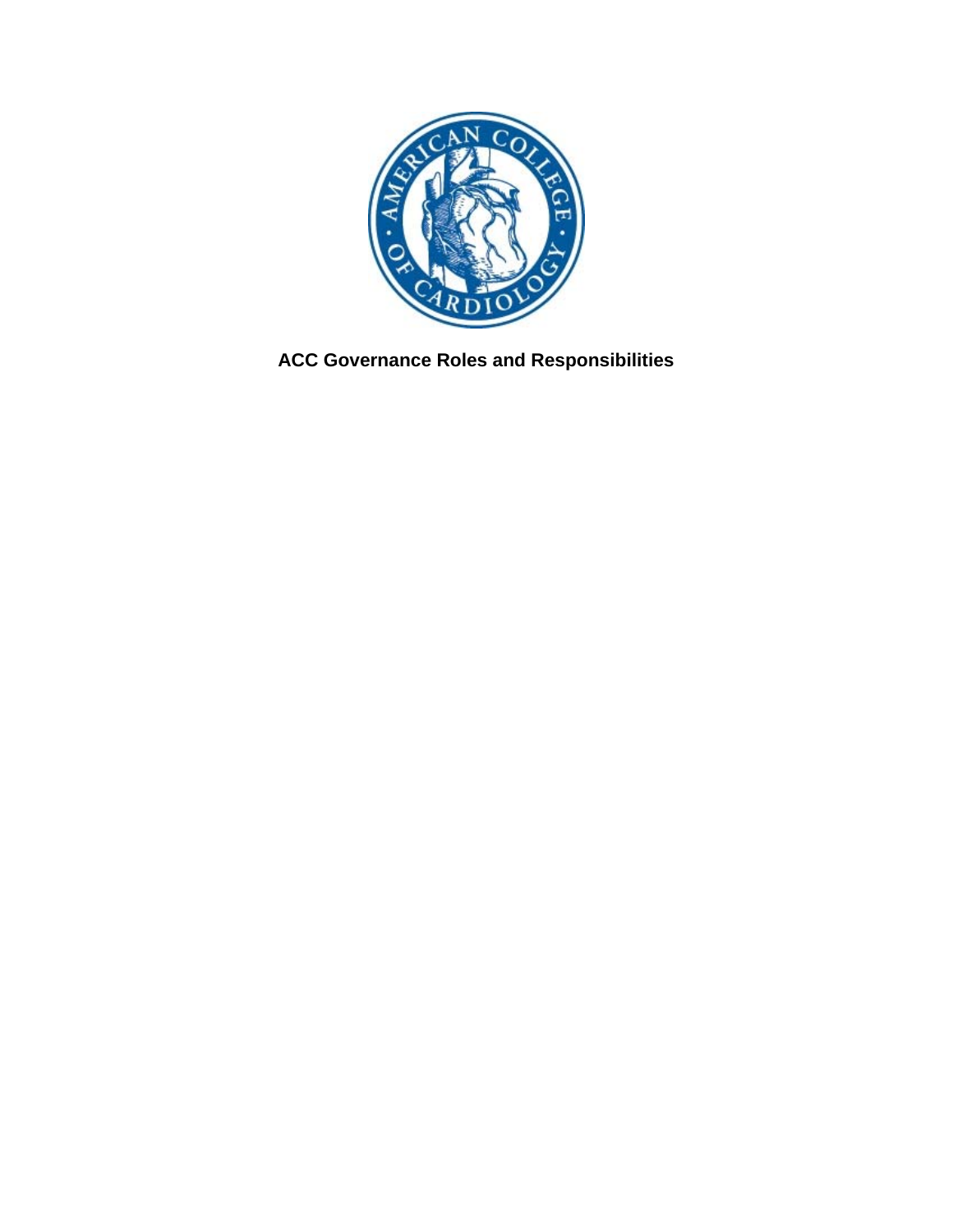# **BOARD OF TRUSTEES**

## **Board of Trustees**

The Board of Trustees (BOT) is the chief governing and policy-making body of the ACC and ACCF, and is responsible for fiduciary and operational oversight

• The BOT determines the organization's vision, mission and strategic direction and oversees initiatives in achieving the vision, mission and strategic direction.

• The BOT approves the annual plan and budget as a means to allocate resources in support of the strategic direction.

- The BOT establishes governing policies and Bylaws and has sole authority to change such Bylaws.
- The BOT fulfills all legal, ethical and fiduciary obligations, including duties of care and of loyalty.
- The BOT protects and provides responsible stewardship over the College's assets.

• The BOT selects and evaluates the Chief Executive Officer (CEO) and ensures that he/she has the moral and professional support needed to further the goals of the organization.

• The BOT delegates daily management and operational functions to the extent it determines necessary to efficiently manage the College operations to the CEO, but shall maintain ongoing oversight over all such functions.

• The Executive Committee, led by the immediate past-president, will assist the BOT in its performing of an annual review of the CEO's performance.

# **EXECUTIVE COMMITTEE**

## **Executive Committee (EC)**

The Executive Committee is composed of the President, the President-Elect, the Immediate Past President, the Vice President, the Chair, Chair-Elect and Immediate Past Chair of the Board of Governors, and the Chair of the BFIC. It shall act as advisory body to the President and on behalf of the BOT between board meetings.

• The BOT delegates decision making authority to the EC between BOT meetings, except that the EC cannot elect anyone to office, terminate or hire the CEO, or regulate dues.

• The EC makes recommendations to the BOT on matters of changes, extensions, or revisions to College policy.

- The EC records and reports its actions and decisions to the BOT for approval or disapproval.
- The EC serves as the strategic planning committee of the College.

• The EC assists the BOT to govern more efficiently by investigating, deliberating and analyzing special issues on behalf of the BOT, with particular attention to the College's strategic priorities and CEO evaluation, and receives and studies reports of committees as the BOT directs.

• The president shall serve as Chair of the EC.

# **PRESIDENTIAL TEAM**

#### **Presidential Team**

The concept of the Presidential Team was initiated to integrate the office of the President and ensure continuity of leadership over presidential terms.

• The team includes the President, President-Elect, Immediate Past President, Vice President and Chief Executive Officer.

- The team is not part of the formal governing structure of the College.
- The team has no powers granted to it by the BOT, other than those of the President.

• The team serves as an advisory group to the President and CEO for actions consistent with supporting policy and priorities established by the BOT.

## **PRESIDENT**

### **President and Chair of the Board of Trustees**

The President serves as Chair of the Board of Trustees. The President and the CEO work collaboratively and in partnership to assure BOT actions and policies are carried out.